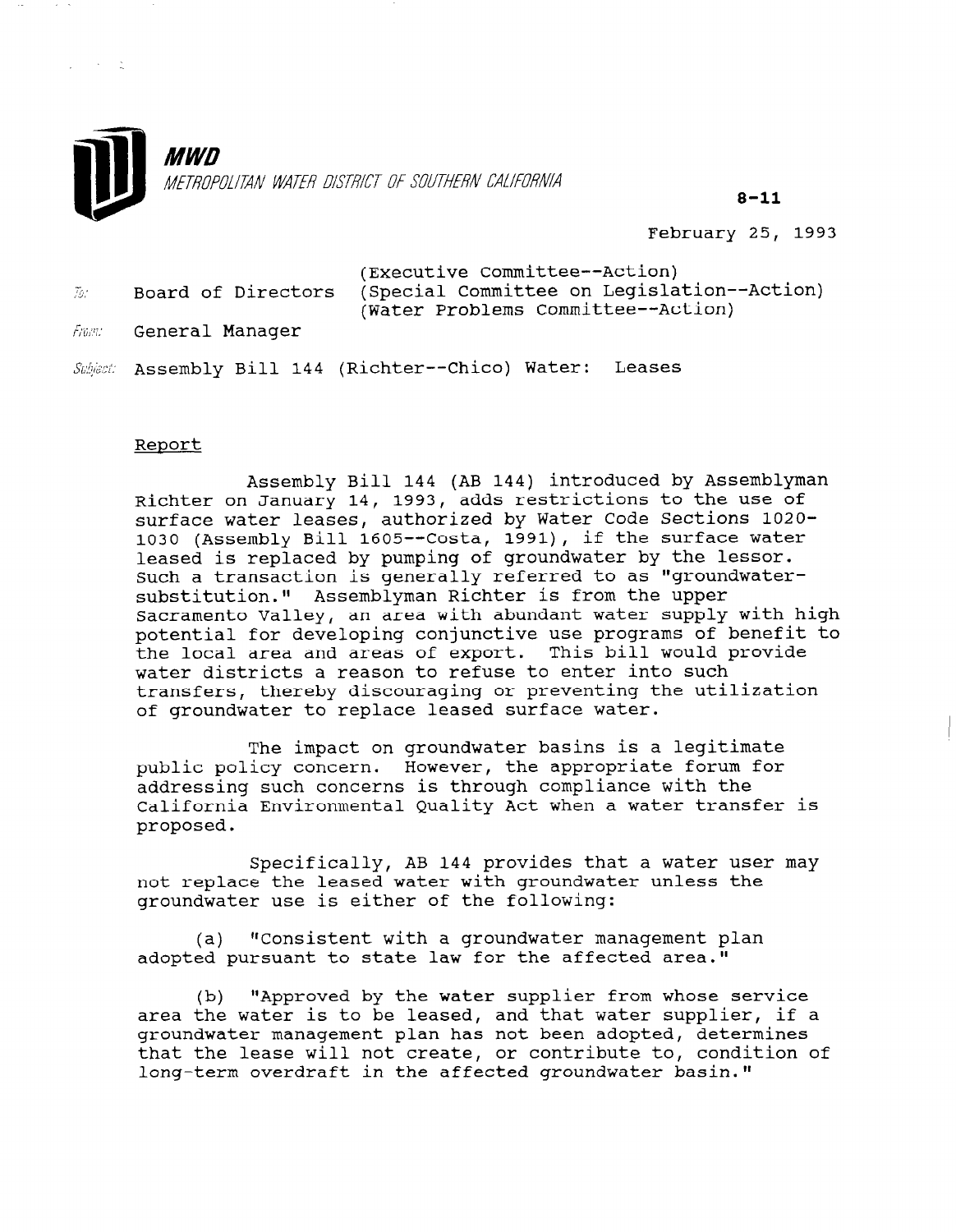$\Delta \sim 10^{11}$  mass  $\Delta \sim 10^{11}$ 

### Implications of AB 144

Uncertain Premise. AB 144 appears to assume a water user has the right to lease water under existing law. In fact, the right to lease water belongs to the possessor of the appropriative right, e.g., the district to which the water user belongs.

Groundwater Manasement Plan. A water district could refuse to enter into a lease which entails groundwatersubstitution if a groundwater management plan has not been adopted for the affected area and the district determines that the lease will create or contribute to long-term overdraft. Even if a management plan has been adopted, the district could refuse to enter into a lease based on its determination that the lease is inconsistent with the plan. Obviously, this would frustrate the ability of water users within the district to participate in a water lease. At the present time, water districts are a realistic barrier to approval of a water lease. Staff believes that few, if any, plans have been adopted in the water-rich areas north of the Delta, and there is no requirement in the law to prepare plans.

District Approval. As stated earlier, a district could arbitrarily refuse to allow a water user to participate in leasing water. It is possible that a district could stop a water user (or another district) from leasing water even if the district serves no water to the water user, merely because the water user is within the "service area" boundaries of the district.

Long-term Overdraft. Your Board's Water Transfer Policy includes reasonable protection of groundwater basins. However, even if AB 144 language could be modified to be consistent with Metropolitan policy, such changes to state law should not be made piecemeal; they should be part of a comprehensive bill on water transfers.

AB 144 is not consistent with your Board's Water Transfer Policy to promote conjunctive use of water as a means of increasing water supply while minimizing third-party impacts. Also AB 144 gives water districts an additional means the refuse to refuse the enter leases, contrary to your Board! policy of seeking legislation to provide more flexibility in policy of seeking legislation to provide more flexibility in the water-transfer institutional system.